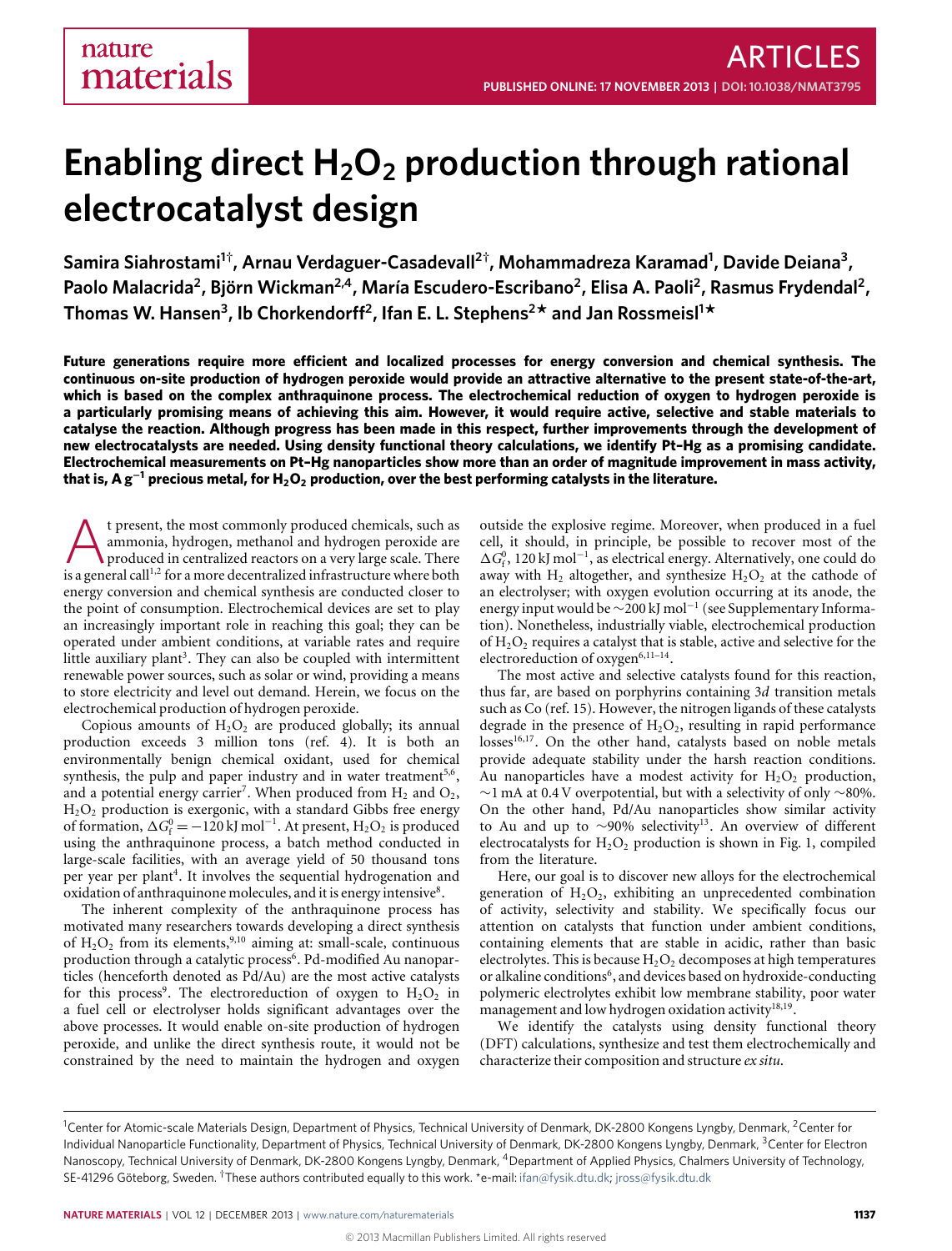

<span id="page-1-0"></span>**Figure 1** | **Overview of different electrocatalysts for H2O<sup>2</sup> production from the literature and from the present work.** For the comparison, the kinetic current has been derived by correcting the partial current density for  $H_2O_2$ production for mass transport limitations. Further details are available in the Methods and in the Supplementary Information. Data adapted from: ref. [46](#page-6-0) for Pt polycrystalline (pc); ref. [47](#page-6-1) for Au(111); ref. [48](#page-6-2) for Au pc; ref. [49](#page-6-3) for Ag(111); ref. [14](#page-5-11) for N-doped C; ref. [13](#page-5-15) for Pd–Au/C and Au/C. Data for Pt–Hg pc and Pt–Hg/C is from the present study.

### **Computational screening**

<span id="page-1-1"></span>The electroreduction of  $O_2$  to  $H_2O_2$  involves two coupled electron and proton transfers<sup>[20](#page-5-18)</sup>:

$$
O_2 +^* + (H^+ + e^-) \to HOO^*
$$
 (1)

$$
HOO^* + (H^+ + e^-) \to H_2O_2 +^*
$$
 (2)

<span id="page-1-2"></span>where ∗ denotes an unoccupied active site, and HOO<sup>∗</sup> denotes the single adsorbed intermediate for the reaction. The catalyst provides high activity, by minimizing kinetic barriers for [\(1\)](#page-1-1) and [\(2\)](#page-1-2), and selectivity, by maximizing the barrier for HOO<sup>∗</sup> reduction or dissociation to O<sup>∗</sup> and OH<sup>∗</sup> , the intermediates of the four-electron reduction of  $O_2$  to  $H_2O$ .

The catalytic activity and selectivity, in turn, are determined by an interplay between two effects: ensemble effects and electronic effects. The binding of the reaction intermediates is controlled by electronic effects<sup>[21](#page-5-19)[,22](#page-5-20)</sup>. Varying the catalyst material allows one to tune the binding of HOO<sup>∗</sup> to the surface. This means that the key parameter, or descriptor, in controlling the catalyst activity is the HOO<sup>∗</sup> binding energy,  $\Delta G_{\text{HOO}^*}$ . As the binding energy of HOO<sup>∗</sup> scales linearly with that of HO<sup>∗</sup>,  $\Delta G_{\rm HO}$ <sup>\*</sup> by a constant amount of  $3.2 \pm 0.2$  eV (ref. [23\)](#page-5-21),  $\Delta G_{\text{HO}^*}$  can also be used as a descriptor. In [Fig.](#page-2-0) [2e](#page-2-0), the thermodynamic limiting potential,  $U_T$ , which is the most positive potential at which both [\(1\)](#page-1-1) and [\(2\)](#page-1-2) are downhill in free energy, is plotted, in blue, as a function of  $\Delta G_{\text{HO}^*}$ ; the HOO<sup>∗</sup> binding energy is also shown on the upper horizontal axis for comparison. The thermodynamic overpotential for the two-electron reaction,  $\eta_{\text{O}_2/\text{H}_2\text{O}_2}$ , is denoted by the blue arrow, and is defined as the distance from the Nernstian potential for  $H_2O_2$ production,  $U^0_{O_2/H_2O_2}$  = 0.7 V, to the  $U_T$ . Applying a bias equivalent to  $\eta_{\text{O}_2/H_2\text{O}_2}$  would allow the catalyst to sustain appreciable kinetic rates for  $\text{H}_{2}\text{O}_{2}$  production, due to low charge transfer barriers<sup>[24–](#page-5-22)[26](#page-5-23)</sup>.

[Figure](#page-2-0) [2e](#page-2-0) establishes that there is a volcano-type relationship between  $\eta_{O_2/H_2O_2}$  (and hence the catalytic activity), and  $\Delta G_{\text{HO}*}$ . Catalysts on the right-hand side of the volcano are limited by HOO<sup>\*</sup> formation. For Au(211) it is 0.41 eV uphill to form HOO<sup>\*</sup> at  $U^0_{O_2/H_2O_2}$ , as shown in the free-energy diagram in [Fig.](#page-2-0) [2b](#page-2-0). Accordingly, a thermodynamic overpotential of 0.41 V is required to drive the reaction. Catalysts on the left-hand side, such as Pt or Pd,

bind HOO<sup>∗</sup> too strongly, and the overpotential for the two-electron pathway is due to the reduction of  $HOO^*$  to  $H_2O_2$ . The ideal catalyst, at the peak of the volcano, has a  $\Delta G_{\text{HOO}*} \sim 4.2 \pm 0.2 \text{ eV}$ and  $\eta_{\text{O}_2/H_2O_2} = 0$ ; its free-energy diagram is flat at the equilibrium potential, as shown in [Fig.](#page-2-0) [2b](#page-2-0). This means that the ideal catalyst would exhibit high current densities at negligible overpotentials.

In [Fig.](#page-2-0) [2e](#page-2-0), the  $U_T$  for the four-electron reduction of  $O_2$ to H<sub>2</sub>O is also plotted, in red, as a function of  $\Delta G_{\text{HO}*}$  and 1*G*HOO<sup>∗</sup>. In this case, there is an extra step contributing to the overpotential for the reaction, HO<sup>∗</sup> reduction (where HO<sup>∗</sup> is an adsorbed hydroxyl group, formed from the dissociation or reduction of HOO<sup>∗</sup> ; ref. [27\)](#page-5-24):

$$
HO^* + (H^+ + e^-) \to H_2O +^*
$$
 (3)

<span id="page-1-3"></span>The thermodynamic overpotential for equation [\(3\)](#page-1-3),  $H_2O$  formation,  $\eta_{\text{O}_2/H_2O}$ , is indicated by the red arrow. Strikingly, in contrast to the two-electron volcano, even on the optimal catalyst, a minimum  $\eta_{\text{O}_2/H_2O}$  of ~0.4 V is required to drive H<sub>2</sub>O formation.

The high value of  $\eta_{\text{O}_2/H_2\text{O}}$  is typical for reactions involving more than two electrons<sup>[20,](#page-5-18)[22](#page-5-20)[,23,](#page-5-21)[26](#page-5-23)[,28,](#page-6-4)[29](#page-6-5)</sup>; this is to overcome the large difference in adsorption energies between the intermediates, HO<sup>∗</sup> and HOO\*, whose binding energies scale linearly with each other<sup>[26](#page-5-23)</sup>. On the other hand, the negligible overpotential required to drive  $O<sub>2</sub>$  reduction to  $H<sub>2</sub>O<sub>2</sub>$  is characteristic of two-electron reactions, where the criterion for finding the ideal catalyst is relatively trivial: the adsorption of the sole reaction intermediate should be thermoneutral at the equilibrium potential<sup>[30](#page-6-6)</sup>.

The selectivity towards  $H_2O_2$  or  $H_2O$  is determined by its propensity to break the O–O bond. This is, in turn, set by the binding strengths of the intermediates of the four-electron pathway, O∗ and HO<sup>∗</sup> . To the left side of the peak (strong HO<sup>∗</sup> binding) of both the four- and two-electron volcanoes [\(Fig.](#page-2-0) [2e](#page-2-0)), it is more downhill in free energy to form H2O from HO<sup>∗</sup> ; this means the selectivity towards the four-electron pathway will dominate over the two-electron pathway, as is the case for Pt and Pd. The right side (weak HO<sup>∗</sup> binding) of both two- and four-electron volcanoes overlap each other. In other words, at the peak of the two-electron volcano, there is a high activity for both  $H_2O_2$  and  $H_2O$  formation, and both pathways will occur in tandem. Moving further right, beyond the peak of the two-electron volcano, towards Au it becomes more difficult to break the O–O bond and form HO<sup>∗</sup> and O<sup>∗</sup> , either through the chemical dissociation of HOO<sup>∗</sup> or its electrochemical reduction. In summary, moving rightwards from the peak of the two-electron volcano weakens the interaction with O<sup>∗</sup> and HO<sup>∗</sup>, increasing the selectivity, but lowering the activity.

Apart from electronic effects, selectivity can also be controlled by geometric (or ensemble) effects; these are associated with the geometric arrangement of atoms on the catalyst surface  $31,32$  $31,32$ . On a selective catalyst, both the chemical dissociation to HO<sup>∗</sup> and O∗ and the electrochemical reduction of HOO<sup>∗</sup> to O<sup>∗</sup> + H2O should be avoided. Therefore, destabilizing O\*, relative to HOO\*, improves the selectivity. This can be achieved by controlling the geometry of the binding site: HOO<sup>∗</sup> normally binds onto atop sites whereas  $O^*$  binds onto hollow sites<sup>[33](#page-6-9)</sup>. Eliminating hollow sites will specifically destabilize O<sup>∗</sup> , without necessarily changing the activity. Catalysts such as Co-porphyrins<sup>[34](#page-6-10)</sup> lack hollow sites whereas catalysts such as Pd/Au (ref. [13\)](#page-5-15) contain hollow sites that interact weakly with oxygen; their active sites consist of single atoms, isolated by elements, such as Au, N or C (see Supplementary Information). This explains why Pd/Au is also an effective catalyst for the direct gas-phase synthesis of  $H_2O_2$  from  $H_2$  and  $O_2$  (ref. [9\)](#page-5-8).

Taking into account the above trends, using DFT, we screened for new alloy catalysts for the electrochemical generation of  $H_2O_2$ , which had not previously been tested. Our main criteria are that: for optimal activity, 1*G*HOO<sup>∗</sup> ∼4.2±0.2 eV; each of the constituent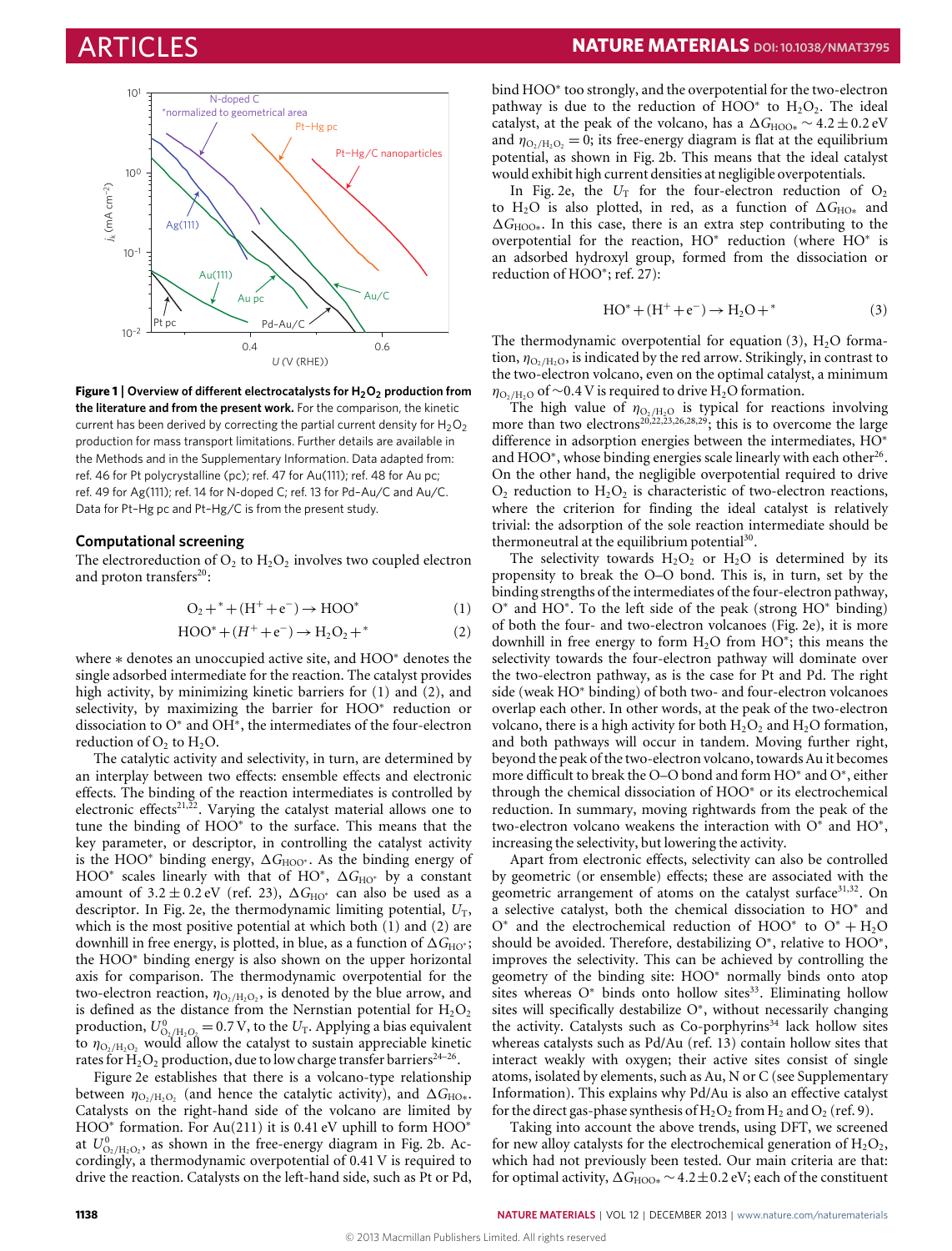

<span id="page-2-0"></span>**Figure 2** | **Theoretical modelling of oxygen reduction to H2O and H2O2. a**, Representation of the PtHg4(110) surface, based on the investigation of Hg/Pt(111) in ref. [35.](#page-6-11) The green arrows represent the reaction path to H<sub>2</sub>O<sub>2</sub>, whereas the red arrows the path to H<sub>2</sub>O. Mercury, blue; platinum, grey; oxygen, red; hydrogen, yellow. **b**, Free-energy diagram for oxygen reduction to H<sub>2</sub>O<sub>2</sub>. The ideal catalyst is compared with PtHg<sub>4</sub>(110), Pd/Au and closely packed pure metals Pd(111) and Au(211), all calculated for this work, and Pt(111), adapted from ref. [27.](#page-5-24) **c**, Dissolution potential for various elements under standard conditions<sup>[50](#page-6-12)</sup>. **d**, Formation energy (per formula unit) ∆E<sub>alloy</sub>, as a function of ∆G<sub>HOO∗</sub>. The optimal value for HOO binding is plotted as the orange dashed line. Bulk alloys are shown by red and green squares, surface alloys with a Au substrate are shown as black circles and surface alloys with non-Au substrate are shown by blue triangles. For **c**,**d** the colour gradient scales with stability, with the most stable areas highlighted in white. **e**, Theoretically calculated oxygen reduction volcano plot for the two-electron (blue) and four-electron (red) reduction of  $O_2$ , with the limiting potential plotted as a function of ΔG<sub>HO∗</sub> (lower horizontal axis) and ΔG<sub>HOO∗</sub> (upper horizontal axis). The equilibrium potential for the two-electron pathway, U<sub>O<sub>2/H2</sub>O<sub>2</sub>, is shown</sub> as the dotted line, and the equilibrium potential for the four-electron pathway,  $U^0_{O_2/H_2O}$ , is shown as the dashed line. The range of interesting HO<sup>\*</sup> free energy for high selectivity and activity is highlighted with the greyscale gradient at its edges, recognizing limitations to the accuracy of DFT. Extensive details of the alloys included in the DFT screening are included in the Supplementary Information.

elements should be stable against dissolution or oxidation under reaction conditions; and the alloy should have as negative a heat of formation as possible (this provides a driving force to form the required monatomic ensembles). Each of the alloys has an active site where isolated atoms of the reactive metal, for example Pt, Pd, Rh or Ir, are surrounded by more inert elements, such as Au and Hg. A total number of 30 alloys were screened. An outline for the screening process is given in [Fig.](#page-2-0) [2,](#page-2-0) (further details are available in the Supplementary Information).

Our attention was focused on the use of Hg as a means of forming the isolated reactive atoms. Hg is catalytically inactive. It is stable against dissolution up to 0.80 V at pH 0 (at standard conditions), and according to both our calculations (see Supplementary Information) and experiments<sup>[35](#page-6-11)</sup> it forms stable alloys. The negative enthalpy of formation of the formed phase, PtHg<sub>4</sub>, will stabilize the Hg, relative to pure Hg, meaning that it will be stable against dissolution. Hg can be easily electrodeposited onto Pt (ref. [36\)](#page-6-13); on Pt(111) it forms a self-organized surface structure at room temperature<sup>[35](#page-6-11)</sup>; each Pt atom is surrounded by Hg, as shown in [Fig.](#page-2-0) [2a](#page-2-0), thus forming the monatomic ensembles required for high selectivity. [Figure](#page-2-0) [2b](#page-2-0) also shows that PtHg<sub>4</sub> has a close to optimal binding energy, with a thermodynamic overpotential smaller than 0.1 V. Alloying evidently induces electronic effects, as the binding of HOO<sup>∗</sup> is ∼0.37 eV weaker than pure Pt. Indeed, we emphasize that PtHg<sub>4</sub> is the only catalyst identified in the screening that fulfils all of our criteria for activity, selectivity and stability.

Although Hg is toxic, only monolayer quantities of Hg would be required to produce the required atomic ensembles; its present industrial applications, for example, lighting or the cathode for chlorine synthesis, require much larger amounts<sup>[4](#page-5-3)</sup>. In the following we show that PtHg<sup>4</sup> is indeed highly selective and active for the two-electron pathway.

### **Experimental results**

To synthesize PtHg4, we modified a polycrystalline Pt disc following the procedure of ref. [35](#page-6-11) for Hg/Pt(111). About 10 monolayers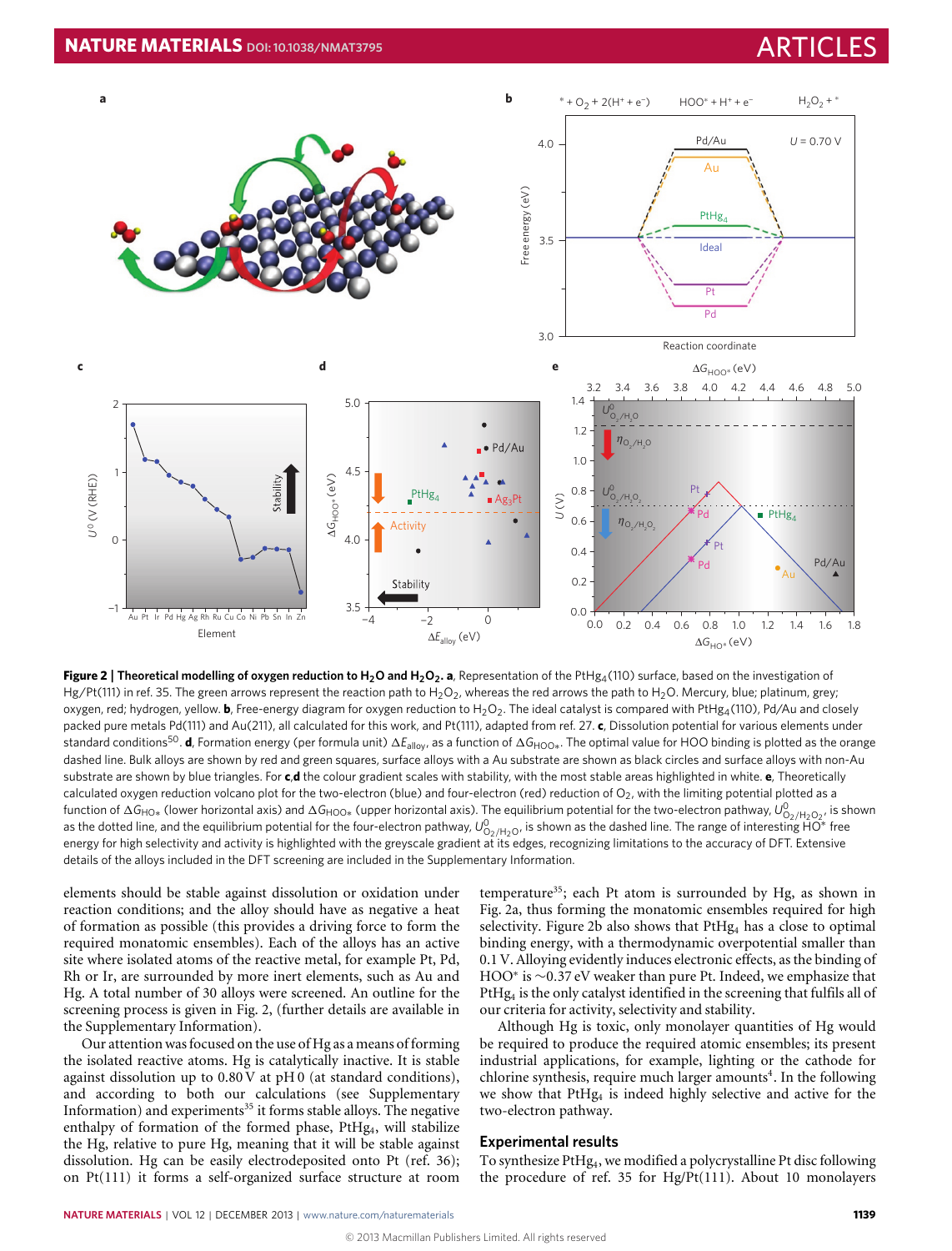

<span id="page-3-0"></span>Figure 3 | Experimental characterization of Pt-Hg on extended surfaces. a, H<sub>2</sub>O<sub>2</sub> selectivity as a function of the applied potential. **b**, RRDE voltammograms at 1,600 r.p.m. in O<sub>2</sub>-saturated electrolyte with the disc current, ring current and current corresponding to hydrogen peroxide obtained from the ring current (only the anodic cycle is shown). **c**, Angle-resolved XPS depth profile of Pt–Hg. The adventitious C and O traces have been omitted for clarity. The inset shows a schematic representation of the structure revealed by the angle-resolved depth profile, with a Pt–Hg alloy above a Pt substrate. **d**, Voltammograms in N<sub>2</sub>-saturated electrolyte of Pt and Pt–Hg. All electrochemical measurements were taken in 0.1 M HClO<sub>4</sub> and at 50 mV s<sup>-1</sup> at room temperature.

of Hg were electrodeposited from HgClO4. *Ex situ* angle-resolved X-ray photoelectron spectroscopy (XPS) of the sample at this stage revealed that the surface is composed of ∼20% Pt and ∼80% Hg, in agreement with a PtHg<sup>4</sup> structure [\(Fig.](#page-3-0) [3c](#page-3-0)). [Figure](#page-3-0) [3d](#page-3-0) shows a cyclic voltammogram in  $N_2$ -saturated solution for Pt and Hg-modified Pt. The voltammogram for Pt shows the typical hydrogen adsorption/desorption peaks at 0.05–0.5 V, whereas Pt– Hg has a flat profile, suggesting a negligible amount of hydrogen adsorption. This is consistent with our DFT calculations (see Supplementary Information), which show that H is destabilized on PtHg4(110), relative to Pt(111). Moreover, isolated Pd atoms on Au exhibit similar voltammograms<sup>[13](#page-5-15)</sup>. We understand this phenomenon on the basis that on pure Pt and Pd, H usually adsorbs at hollow sites, with three Pt or Pd nearest neighbours<sup>[37](#page-6-14)</sup>; isolated Pt or Pd atoms would lack such sites. The negative alloying energy of PtHg<sup>4</sup> provides a driving force to maximize the coordination of Hg to Pt and minimize the number of Pt–Pt nearest neighbours. Further evidence for the surface composition can be found in the Supplementary Information. In summary, our observations support the notion that isolated Pt atoms are formed at the surface of Pt–Hg, consistent with earlier experiments on Hg/Pt(111) (ref. [35\)](#page-6-11).

We measure the electrochemical activity for oxygen reduction to hydrogen peroxide, using the rotating ring disc electrode (RRDE) technique<sup>[38](#page-6-15)</sup>. [Figure](#page-3-0) [3b](#page-3-0) shows the voltammograms in oxygen for Pt–Hg. The disc current increases exponentially with a decrease in potential from ∼0.6 V, as kinetic barriers are lowered. To quantify the amount of hydrogen peroxide formed, the ring was potentiostated at 1.2 V, where the oxygen reduction current is negligible and  $H_2O_2$  oxidation is mass transport limited. This gives rise to a positive current at the ring as hydrogen peroxide is produced at the disc [\(Fig.](#page-3-0) [3b](#page-3-0)). The onset potential at the ring and the disc coincide at ∼0.6 V, corresponding to an overpotential of  $\sim$ 0.1 V. Such low overpotential is in agreement with our theoretical predictions. As the overpotential increases, most of the current in the disc can be accounted for by the amount of  $H_2O_2$  detected at the ring; the efficiency of hydrogen peroxide production is as high as 96% in the region between 0.2 and 0.4 V [\(Fig.](#page-3-0) [3a](#page-3-0)). Within these potential limits, the hydrogen peroxide current density is 3 mA cm<sup>−</sup><sup>2</sup> , the theoretical mass transport limit for the two-electron reduction of oxygen. It is only at potentials below 0.2 V that both selectivity and hydrogen peroxide current start to decrease, implying that water formation is favoured.

To validate the stability criteria for our computational screening [\(Fig.](#page-2-0) [2\)](#page-2-0), we also tested Pt–Sn and Ag<sub>3</sub>Pt as catalysts for  $H_2O_2$ production. As described in the Supplementary Information, we predict that both of these catalysts would, in principle, have optimal H2O<sup>2</sup> activity. However, they fail to meet our stability criteria. Consequently, the less noble component, Sn or Ag, dissolved under reaction conditions. These examples illustrate the importance of stability in the corrosive electrochemical environment, which is both acidic and oxidizing.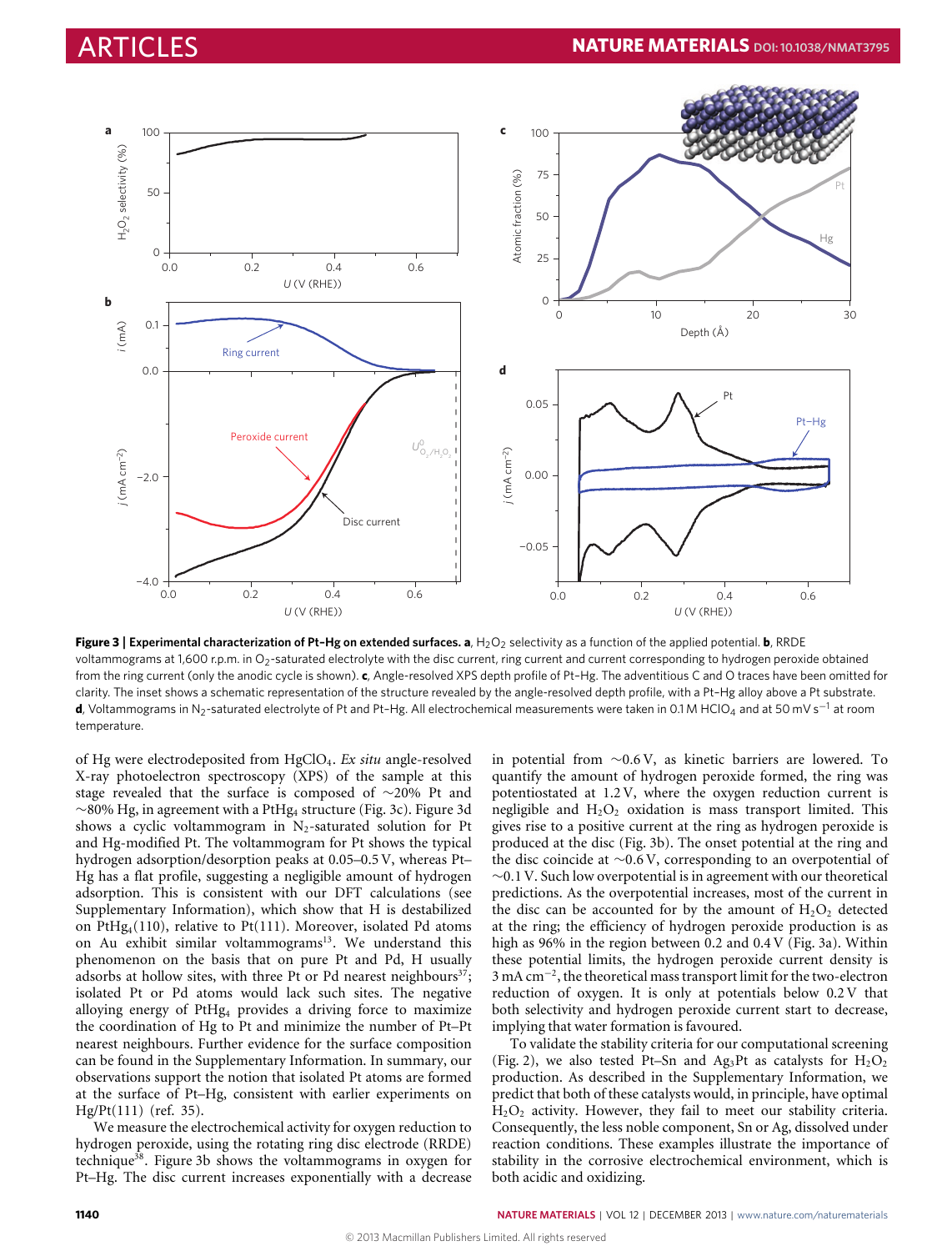

<span id="page-4-0"></span>**Figure 4** | Experimental characterization of Pt-Hg/C nanoparticles. a, H<sub>2</sub>O<sub>2</sub> selectivity as a function of the applied potential. **b**, RRDE voltammograms at 1,600 r.p.m. in O<sub>2</sub>-saturated electrolyte with the disc current, ring current and current corresponding to hydrogen peroxide obtained from the ring current (only the anodic cycle is shown). All electrochemical measurements were taken in 0.1 M HClO<sub>4</sub> and at 50 mV s<sup>-1</sup> at room temperature. The disc current is normalized to the surface area of Pt nanoparticles (from H-upd) before deposition of Hg. **c**, TEM image of Pt–Hg/C nanoparticles. **d**, Schematic representation of a Pt–Hg/C nanoparticle. Mercury, blue; platinum, grey. **e**, HRTEM image of a single Pt–Hg nanoparticle, with the corresponding EDS spectrum of the particle superimposed on top, with peaks corresponding to Pt and Hg from the nanoparticle, and Cu, from the TEM grid; the {111} and {002} planes are shown in red; the corresponding diffractogram is shown in the inset.

Ultimately, should electrochemical hydrogen peroxide synthesis make a technological impact, it will require high-surface-area catalysts or thin films<sup>[26](#page-5-23)[,39](#page-6-16)</sup>. It turns out that Pt-Hg/C nanoparticles are even more active than the extended surfaces.

An ink was prepared from commercial Pt/C and drop-cast on a glassy carbon electrode (details in the Supplementary Information). To prepare the Pt–Hg alloy we followed the same electrodeposition procedure as for the polycrystalline surface. The features of the base voltammograms were similar to those of polycrystalline Pt–Hg (see Supplementary Information).

Transmission electron microscopy (TEM) analysis showed welldistributed nanoparticles on the carbon support [\(Fig.](#page-4-0) [4c](#page-4-0)). A highresolution TEM (HRTEM) image of a single nanoparticle and its Fourier transform are shown in [Fig.](#page-4-0) [4e](#page-4-0). By positioning the scanning TEM probe on an individual nanoparticle, an energy-dispersive Xray spectroscopy (EDS) spectrum as shown in [Fig.](#page-4-0) [4e](#page-4-0) was acquired. Both Pt and Hg peaks are present in the spectrum. XPS analysis, which is sensitive to the first few atomic layers, confirmed the presence of both elements. However, the lattice parameters from the HRTEM are consistent with the structure of Pt. Together, the HRTEM and XPS data suggest a core of Pt and a shell of Pt–Hg (see Supplementary Information).

We then evaluated oxygen reduction on Hg-modified Pt nanoparticles [\(Fig.](#page-4-0) [4b](#page-4-0)), where we observed a similar current profile to the polycrystalline surfaces. The ring current proved that a high yield of hydrogen peroxide was achieved, with over 90% selectivity between 0.3 and 0.5 V [\(Fig.](#page-4-0) [4a](#page-4-0)). The catalyst is highly stable under reaction conditions. When cycling the potential between 0.05 and 0.8 V for 8,000 cycles in an  $O<sub>2</sub>$ -saturated electrolyte, there were no measurable losses in  $H_2O_2$  production activity (see Supplementary Information).

The viability of an electrochemical device producing  $H_2O_2$  will require it to be efficient, safe and that the cost of its constituent materials is minimal. Given that the most viable catalysts for  $H_2O_2$ production are based on precious metals, it is essential that the loading of these metals is minimized, that is, that the current density per gram of precious metal is maximized.

State-of-the-art fuel cells and electrolysers are engineered to avoid losses due to the transport of oxygen. Thus, to yield a quantitative comparison of catalyst performance, we have corrected the data in [Figs](#page-3-0) [3](#page-3-0) and [4](#page-4-0) for mass transport losses. The results are shown in [Fig.](#page-1-0) [1.](#page-1-0) In terms of specific activity (normalized to the surface area of Pt), nanoparticulate Pt–Hg/C exhibits 4–5 times the activity of polycrystalline Pt–Hg. The higher activity of the nanoparticles compared with extended surfaces indicates that undercoordinated sites, which are more prevalent on nanoparticulate surfaces<sup>[40](#page-6-17)</sup>, could play an important role in the reaction. Notably, Pt–Hg/C shows more than one order of magnitude improvement in mass activity over previously reported Pd–Au/C or Au/C (ref. [13\)](#page-5-15). To the best of our knowledge, Pt–Hg nanoparticles present the best activity reported in the literature for hydrogen peroxide synthesis on a metallic catalyst, with a selectivity of up to 96% and a mass activity of  $26 \pm 4$  A  $g_{\text{noble metal}}^{-1}$ at 50 mV overpotential.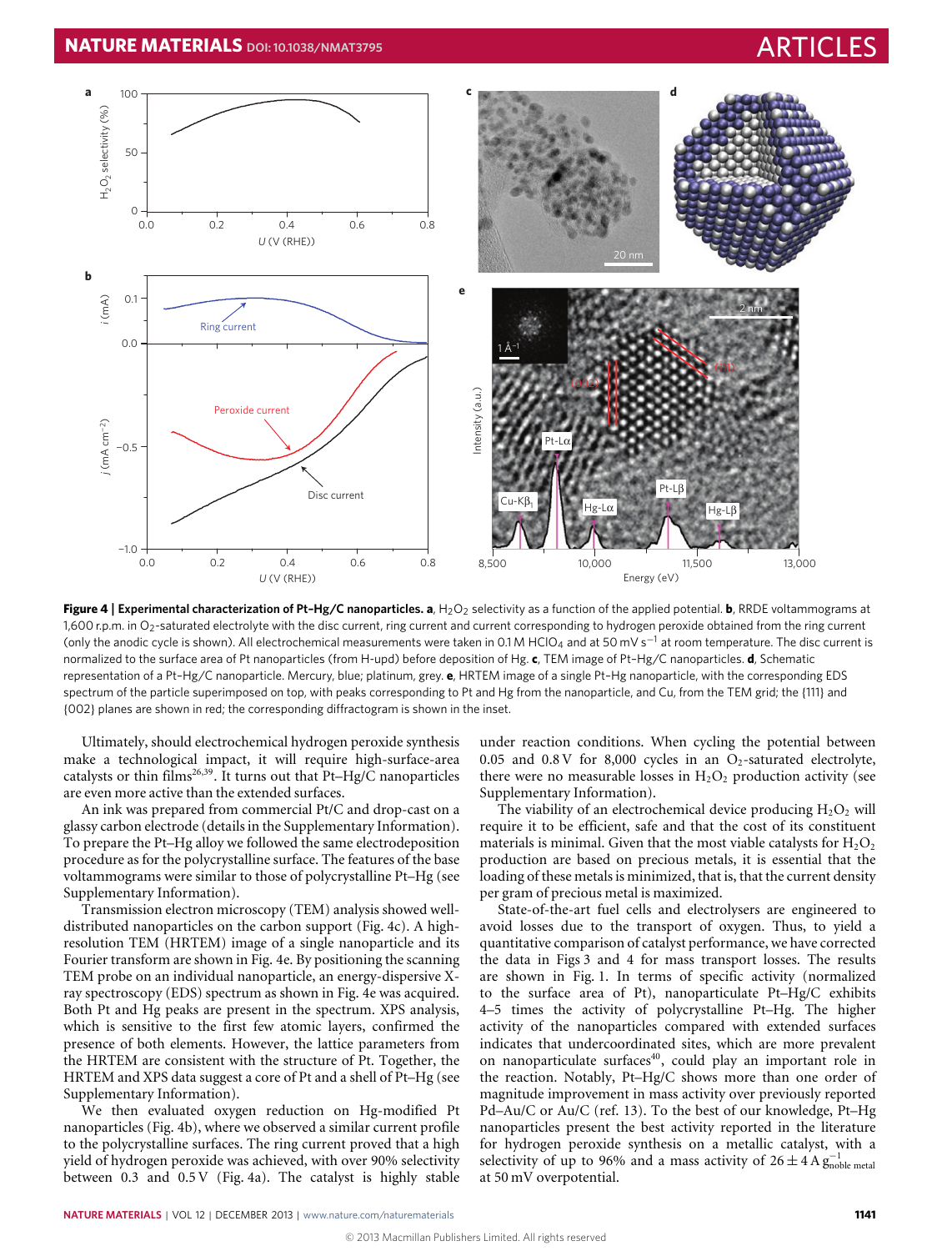In this work, we have taken advantage of the isolated active site concept to tune the activity and selectivity for oxygen reduction. Our theoretical model successfully predicted Pt–Hg as an active, selective and stable catalyst for hydrogen peroxide synthesis.

Comparing the activity reported here with that reported for other two-electron reactions, we anticipate that it should be possible to discover even more active catalysts for electrochemical  $H_2O_2$ production<sup>[23,](#page-5-21)[30](#page-6-6)[,37,](#page-6-14)[41](#page-6-18)[,42](#page-6-19)</sup>. Nonetheless, as our theoretical model shows, improved activity may come at the cost of selectivity. The rational approach used here to tune activity and selectivity can be extended to other, more complex reactions for sustainable energy conversion, in particular the electroreduction of  $CO<sub>2</sub>$  and N<sub>2</sub> (refs [28,](#page-6-4)[29\)](#page-6-5).

### **Methods**

**Computational details.** The computational analysis was carried out using grid-based projector-augmented wave (GPAW) method, a DFT code based on a projected augmented wave (all-electron frozen core approximation) method integrated with the atomic simulation environment[43](#page-6-20)[,44](#page-6-21). The revised Perdew–Burke–Ernzerhof functional was used as an exchange correlation functional<sup>[45](#page-6-22)</sup>. An eight-layer  $2 \times 2$  slab with 17.5 Å vacuum between successive slabs was used to model the  $PtHg<sub>4</sub>(110)$  surface. Monkhorst–Pack grids with dimensions of  $4 \times 4 \times 1$  were used to sample the Brillouin zone. The bottom four layers were fixed in the bulk structure whereas the upper layers and adsorbates were allowed to relax in all directions until residual forces were less than 0.05 eV Å<sup>−</sup><sup>1</sup> . Further details on DFT calculations are provided in the Supplementary Information.

**Extended surface electrode preparation.** A platinum polycrystalline electrode was mirror polished to <0.25 um before every experiment and prepared by flame annealing as previously reported<sup>[46](#page-6-0)</sup>. Several voltammograms in nitrogen-saturated  $0.1$  M HClO<sub>4</sub> were recorded to ensure a reproducible surface, and then the electrode was moved to an electrodeposition cell containing  $0.1$  M HClO<sub>4</sub> + 1 mM HgClO<sub>4</sub>. The potential was swept from open circuit (about 1 V) at  $50 \,\mathrm{mV\,s^{-1}}$  to  $0.2 \,\mathrm{V}$ , where the potential was stopped for 2 min to electrodeposit mercury following the procedure detailed in ref. [35.](#page-6-11) The potential was scanned to 0.65 V at 50 mV s<sup>-1</sup> and stopped there while removing the electrode from the cell. We immediately moved the Hg-modified Pt electrode back into the RRDE cell, where it was inserted under potential control of about 0.1 V in  $N_2$ -saturated 0.1 M HClO<sub>4</sub>. Then the potential was swept between 0.05 and 0.65 V until a stable cyclic voltammogram was obtained. As we observed mercury traces at the ring, we cleaned it electrochemically by cycling it between 0.05 and 1.6 V while rotating the electrode to avoid mercury redeposition. Once the ring and disc voltammetries became stable, we saturated the cell with  $O_2$  to record voltammetries at the disc while keeping the ring at 1.2 V to detect  $H_2O_2$ .

**High-surface-area catalysts.** To prepare the Pt/C nanoparticles, a simple synthesis method was employed. First, 5.75 mg of 60% wt Pt supported on C was mixed with 9.5 ml of Millipore water, 3 ml of isopropanol and 50 µl of 1:100 Nafion. To facilitate dispersion of the nanoparticles, 20 µl of 2% wt solution of polyvinylpyrrolidone was used. The nanoparticles had a nominal size of 3 nm. The mixture was sonicated for 20 min at about 25 ◦C and 10 µl of it was drop-casted on top of a glassy carbon disc of 0.196 cm<sup>2</sup>. The sample was then left to dry before embedding into a RRDE set-up. To ensure a good dispersion of the film, oxygen reduction was carried out on the Pt/C nanoparticles (see Supplementary Information). The same procedure adopted for the polycrystalline sample was followed to electrodeposit mercury. All data relative to nanoparticles were normalized to the underpotential deposition of hydrogen (H-upd; that is, assuming that the voltammetric charge between 0.5 and 0.05 V is equivalent to 210  $\mu$ C cm<sup>-2</sup> of Pt surface area<sup>[18](#page-5-16)</sup>) before Hg deposition, and the corresponding capacitance was subtracted from all oxygen reduction measurements.

Chemicals. Concentrated HClO<sub>4</sub> was obtained from Merck and diluted to 0.1 M. HgClO<sub>4</sub> was obtained from Sigma Aldrich and diluted in 0.1 M HClO<sub>4</sub> to reach 1 mM HgClO4. All gases were of 5N5 quality and purchased from AGA.

**Electrochemical measurements.** A typical three-electrode cell was used for the RRDE experiments. Another three-electrode cell was used to electrodeposit mercury. In both cells the counter electrodes were Pt wires and  $Hg/Hg_2SO_4$ electrodes were used as a reference, separated from the working electrode compartment using a ceramic frit. All potentials are quoted with respect to the reversible hydrogen electrode, and are corrected for ohmic losses. All experiments were performed using a Bio-Logic Instruments' VMP2 potentiostat, controlled by a computer. The RRDE assembly was provided by Pine Instruments Corporation. The ring was made of platinum and its collection efficiency, *N*, was of  $20 \pm 1\%$ . To compute  $H_2O_2$  selectivity,  $\eta$ , we made use of the following equation<sup>[38](#page-6-15)</sup>  $\eta = 2(I_{\rm r}/N/I_{\rm d} + I_{\rm r}/N)$ , where  $I_{\rm r}$  and  $I_{\rm d}$  are ring and disc currents, respectively. H2O<sup>2</sup> selectivity is not calculated below ∼0.2 mA of disc current, owing to a poorer signal to background ratio at low currents.

To correct the current for mass transport losses, the equation  $1/j = 1/j_d + 1/j_k$ was used, where  $j$  is the total current,  $j_d$  is the mass-transport-limited current to hydrogen peroxide (obtained from the ring), and  $j_k$  is the kinetic current to hydrogen peroxide. Further details are given in the Supplementary Information.

# Received 27 June 2013; accepted 1 October 2013; published online 17 November 2013; corrected after print 21 November 2013 and 23 December 2013

### **References**

- <span id="page-5-0"></span>1. Perlo, P. *et al*. *Catalysis for Sustainable Energy Production* 89–105 (Wiley, 2009).
- <span id="page-5-1"></span>2. Armaroli, N. & Balzani, V. The future of energy supply: challenges and opportunities. *Angew. Chem. Int. Ed.* **46,** 52–66 (2007).
- <span id="page-5-2"></span>3. Kotrel, S. & Brauninger, S. in *Handbook of Heterogeneous Catalysis* 2nd edn (eds Ertl, G., Knoezinger, H., Schueth, F. & Weitkamp, J.) 1963 (Wiley, 2008).
- <span id="page-5-3"></span>4. *Ullmann's Encyclopedia of Industrial Chemistry* (Wiley, 1999–2013).
- <span id="page-5-4"></span>5. Samanta, C. Direct synthesis of hydrogen peroxide from hydrogen and oxygen: An overview of recent developments in the process. *Appl. Catal. A* **350,** 133–149 (2008).
- <span id="page-5-5"></span>6. Campos-Martin, J. M., Blanco-Brieva, G. & Fierro, J. L. G. Hydrogen peroxide synthesis: An outlook beyond the anthraquinone process. *Angew. Chem. Int. Ed.* **45,** 6962–6984 (2006).
- <span id="page-5-6"></span>7. Fukuzumi, S., Yamada, Y. & Karlin, K. D. Hydrogen peroxide as a sustainable energy carrier: Electrocatalytic production of hydrogen peroxide and the fuel cell. *Electrochim. Acta* **82,** 493–511 (2012).
- <span id="page-5-7"></span>8. Hâncu, D., Green, J. & Beckman, E. J.  $H_2O_2$  in  $CO_2/H_2O$  biphasic systems: Green synthesis and epoxidation reactions. *Ind. Eng. Chem. Res.* **41,** 4466–4474 (2002).
- <span id="page-5-8"></span>9. Edwards, J. K. *et al*. Switching off hydrogen peroxide hydrogenation in the direct synthesis process. *Science* **323,** 1037–1041 (2009).
- <span id="page-5-9"></span>10. Ford, D. C., Nilekar, A. U., Xu, Y. & Mavrikakis, M. Partial and complete reduction of O<sub>2</sub> by hydrogen on transition metal surfaces. *Surf. Sci.* 604, 1565–1575 (2010).
- <span id="page-5-10"></span>11. Yamanaka, I., Hashimoto, T., Ichihashi, R. & Otsuka, K. Direct synthesis of H2O<sup>2</sup> acid solutions on carbon cathode prepared from activated carbon and vapor-growing-carbon-fiber by a  $H_2/O_2$  fuel cell. *Electrochim. Acta* 53, 4824–4832 (2008).
- 12. Lobyntseva, E., Kallio, T., Alexeyeva, N., Tammeveski, K. & Kontturi, K. Electrochemical synthesis of hydrogen peroxide: Rotating disk electrode and fuel cell studies. *Electrochim. Acta* **52,** 7262–7269 (2007).
- <span id="page-5-15"></span>13. Jirkovský, J. S. *et al*. Single atom hot-spots at Au–Pd nanoalloys for electrocatalytic H2O<sup>2</sup> Production. *J. Am. Chem. Soc.* **133,** 19432–19441 (2011).
- <span id="page-5-11"></span>14. Fellinger, T-P., Hasché, F., Strasser, P. & Antonietti, M. Mesoporous nitrogen-doped carbon for the electrocatalytic synthesis of hydrogen peroxide. *J. Am. Chem. Soc.* **134,** 4072–4075 (2012).
- <span id="page-5-12"></span>15. Gouérec, P. & Savy, M. Oxygen reduction electrocatalysis: Ageing of pyrolyzed cobalt macrocycles dispersed on an active carbon. *Electrochim. Acta* **44,** 2653–2661 (1999).
- <span id="page-5-13"></span>16. Bezerra, C. W. B. *et al*. A review of Fe–N/C and Co–N/C catalysts for the oxygen reduction reaction. *Electrochim. Acta* **53,** 4937–4951 (2008).
- <span id="page-5-14"></span>17. Schulenburg, H. *et al*. Catalysts for the oxygen reduction from heat-treated iron(III) tetramethoxyphenylporphyrin chloride: Structure and stability of active sites. *J. Phys. Chem. B* **107,** 9034–9041 (2003).
- <span id="page-5-16"></span>18. Sheng, W., Gasteiger, H. A. & Shao-Horn, Y. Hydrogen oxidation and evolution reaction kinetics on platinum: Acid vs alkaline electrolytes. *J. Electrochem. Soc.* **157,** B1529–B1536 (2010).
- <span id="page-5-17"></span>19. Ayers, K. E., Dalton, L. T. & Anderson, E. B. Efficient generation of high energy density fuel from water. *ECS Trans.* **41,** 27–38 (2012).
- <span id="page-5-18"></span>20. Viswanathan, V., Hansen, H. A., Rossmeisl, J. & Nørskov, J. K. Unifying the 2e– and 4e– reduction of oxygen on metal surfaces. *J. Phys. Chem. Lett.* **3,** 2948–2951 (2012).
- <span id="page-5-19"></span>21. Norskov, J. K., Bligaard, T., Rossmeisl, J. & Christensen, C. H. Towards the computational design of solid catalysts. *Nature Chem.* **1,** 37–46 (2009).
- <span id="page-5-20"></span>22. Greeley, J. *et al*. Alloys of platinum and early transition metals as oxygen reduction electrocatalysts. *Nature Chem.* **1,** 552–556 (2009).
- <span id="page-5-21"></span>23. Koper, M. T. M. Thermodynamic theory of multi-electron transfer reactions: Implications for electrocatalysis. *J. Electroanal. Chem.* **660,** 254–260 (2011).
- <span id="page-5-22"></span>24. Janik, M. J., Taylor, C. D. & Neurock, M. First-principles analysis of the initial electroreduction steps of oxygen over Pt(111). *J. Electrochem. Soc.* **156,** B126–B135 (2009) doi:10.1149/1.3008005.
- 25. Tripković, V., Skúlason, E., Siahrostami, S., Nørskov, J. K. & Rossmeisl, J. The oxygen reduction reaction mechanism on Pt(111) from density functional theory calculations. *Electrochim. Acta* **55,** 7975–7981 (2010).
- <span id="page-5-23"></span>26. Stephens, I. E. L., Bondarenko, A. S., Gronbjerg, U., Rossmeisl, J. & Chorkendorff, I. Understanding the electrocatalysis of oxygen reduction on platinum and its alloys. *Energy Environ. Sci.* **5,** 6744–6762 (2012).
- <span id="page-5-24"></span>27. Rossmeisl, J., Karlberg, G. S., Jaramillo, T. & Norskov, J. K. Steady state oxygen reduction and cyclic voltammetry. *Faraday Discuss.* **140,** 337–346 (2009).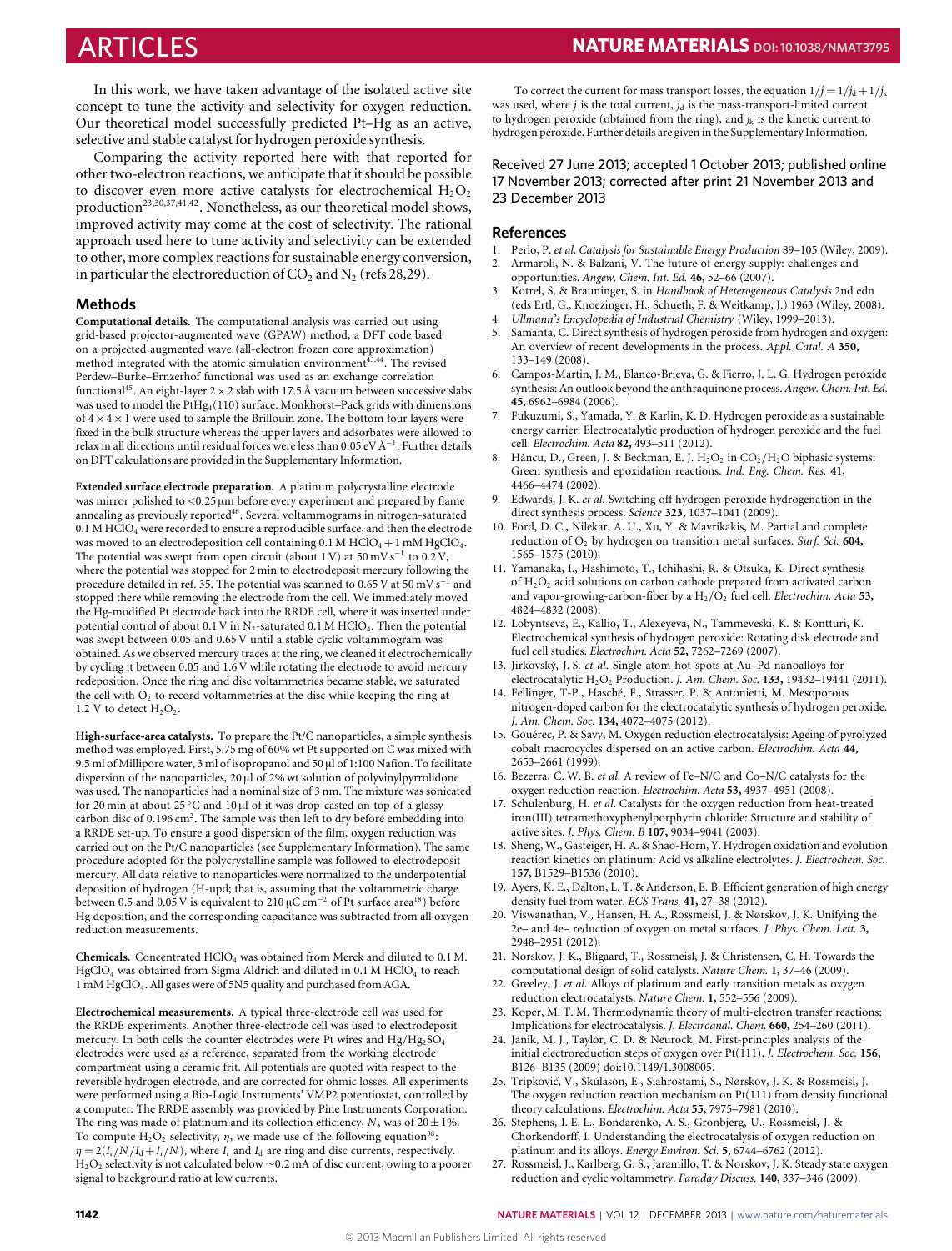# **NATURE MATERIALS** DOI: [10.1038/NMAT3795](http://www.nature.com/doifinder/10.1038/nmat3795)

- <span id="page-6-4"></span>28. Peterson, A. A. & Nørskov, J. K. Activity descriptors for  $CO<sub>2</sub>$  electroreduction to methane on transition-metal catalysts. *J. Phys. Chem. Lett.* **3,** 251–258 (2012).
- <span id="page-6-5"></span>29. Skulason, E. *et al*. A theoretical evaluation of possible transition metal electro-catalysts for N<sup>2</sup> reduction. *Phys. Chem. Chem. Phys.* **14,** 1235–1245 (2012).
- <span id="page-6-6"></span>30. Hansen, H. A. *et al*. Electrochemical chlorine evolution at rutile oxide (110) surfaces. *Phys. Chem. Chem. Phys.* **12,** 283–290 (2010).
- <span id="page-6-7"></span>31. Maroun, F., Ozanam, F., Magnussen, O. M. & Behm, R. J. The role of atomic ensembles in the reactivity of bimetallic electrocatalysts. *Science* **293,** 1811–1814 (2001).
- <span id="page-6-8"></span>32. Strmcnik, D. *et al*. Enhanced electrocatalysis of the oxygen reduction reaction based on patterning of platinum surfaces with cyanide. *Nature Chem.* **2,** 880–885 (2010).
- <span id="page-6-9"></span>33. Viswanathan, V. *et al*. Simulating linear sweep voltammetry from first-principles: Application to electrochemical oxidation of water on Pt(111) and Pt3Ni(111). *J. Phys. Chem. C* **116,** 4698–4704 (2012).
- <span id="page-6-10"></span>34. Siahrostami, S., Bjorketun, M. E., Strasser, P., Greeley, J. & Rossmeisl, J. Tandem cathode for proton exchange membrane fuel cells. *Phys. Chem. Chem. Phys.* **15,** 9326–9334 (2013).
- <span id="page-6-11"></span>35. Wu, H. L., Yau, S. & Zei, M. S. Crystalline alloys produced by mercury electrodeposition on Pt(111) electrode at room temperature. *Electrochim. Acta* **53,** 5961–5967 (2008).
- <span id="page-6-13"></span>36. Angerstein-Kozlowska, H., MacDougall, B. & Conway, B. E. Origin of activation effects of acetonitrile and mercury in electrocatalytic oxidation of formic acid. *J. Electrochem. Soc.* **120,** 756–766 (1973).
- <span id="page-6-14"></span>37. Skuílason, E. *et al*. Modeling the electrochemical hydrogen oxidation and evolution reactions on the basis of density functional theory calculations. *J. Phys. Chem. C* **114,** 18182–18197 (2010).
- <span id="page-6-15"></span>38. Paulus, U. A., Schmidt, T. J., Gasteiger, H. A. & Behm, R. J. Oxygen reduction on a high-surface area Pt/Vulcan carbon catalyst: A thin-film rotating ring-disk electrode study. *J. Electroanal. Chem.* **495,** 134–145 (2001).
- <span id="page-6-16"></span>39. Van der Vliet, D. F. *et al*. Mesostructured thin films as electrocatalysts with tunable composition and surface morphology. *Nature Mater.* **11,** 1051–1058 (2012).
- <span id="page-6-17"></span>40. Perez-Alonso, F. J. *et al*. The effect of size on the oxygen electroreduction activity of mass-selected platinum nanoparticles. *Angew. Chem. Intl Ed.* **51,** 4641–4643 (2012).
- <span id="page-6-18"></span>41. Wesselmark, M., Wickman, B., Lagergren, C. & Lindbergh, G. Hydrogen oxidation reaction on thin platinum electrodes in the polymer electrolyte fuel cell. *Electrochem. Commun.* **12,** 1585–1588 (2010).
- <span id="page-6-19"></span>42. Wolfschmidt, H., Weingarth, D. & Stimming, U. Enhanced reactivity for hydrogen reactions at Pt nanoislands on Au(111). *ChemPhysChem* **11,** 1533–1541 (2010).
- <span id="page-6-20"></span>43. Mortensen, J. J., Hansen, L. B. & Jacobsen, K. W. Real-space grid implementation of the projector augmented wave method. *Phys. Rev. B* **71,** 035109 (2005).
- <span id="page-6-21"></span>44. Atomic Simulation Environment (ASE), available at [https://wiki.fysik.dtu.dk/ase,](https://wiki.fysik.dtu.dk/ase) Center for Atomic Scale Material Design (CAMD), Technical University of Denmark, Lyngby.
- <span id="page-6-22"></span>45. Hammer, B., Hansen, L. B. & Nørskov, J. K. Improved adsorption energetics within density-functional theory using revised Perdew-Burke-Ernzerhof functionals. *Phys. Rev. B* **59,** 7413–7421 (1999).
- <span id="page-6-0"></span>46. Verdaguer-Casadevall, A., Hernandez-Fernandez, P., Stephens, I. E. L., Chorkendorff, I. & Dahl, S. The effect of ammonia upon the electrocatalysis of hydrogen oxidation and oxygen reduction on polycrystalline platinum. *J. Power Sources* **220,** 205–210 (2012).
- <span id="page-6-1"></span>47. Alvarez-Rizatti, M. & Jüttner, K. Electrocatalysis of oxygen reduction by UPD of lead on gold single-crystal surfaces. *J. Electroanal. Chem. Interfacial Electrochem.* **144,** 351–363 (1983).
- <span id="page-6-2"></span>48. Jirkovsky, J. S., Halasa, M. & Schiffrin, D. J. Kinetics of electrocatalytic reduction of oxygen and hydrogen peroxide on dispersed gold nanoparticles. *Phys. Chem. Chem. Phys.* **12,** 8042–8053 (2010).
- <span id="page-6-3"></span>49. Blizanac, B. B., Ross, P. N. & Markovic, N. M. Oxygen electroreduction on Ag(111): The pH effect. *Electrochim. Acta* **52,** 2264–2271 (2007).
- <span id="page-6-12"></span>50. *CRC Handbook of Chemistry and Physics* (CRC Press, 1996).

# **Acknowledgements**

The authors gratefully acknowledge financial support from the Danish Ministry of Science's UNIK initiative, Catalysis for Sustainable Energy and The Danish Council for Strategic Research's project NACORR (12-132695). M.E-E. acknowledges financial support from EU PF7's initiative Fuel Cell and Hydrogen Joint Undertaking's project CathCat (GA 303492). B.W. thanks Formas (project number 219-2011-959) for financial support. The Center for Individual Nanoparticle Functionality is supported by the Danish National Research Foundation (DNRF54).

# **Author contributions**

J.R. and S.S. conceived the DFT calculations. S.S. and M.K. performed the DFT calculations. A.V. and I.E.L.S. designed the experiments. A.V. performed the electrochemical experiments, D.D. the TEM, P.M. the XPS and B.W. the EQCM and SEM-EDS. E.A.P. and R.F. prepared the Ag<sub>3</sub>Pt sample and performed its XRD. S.S., A.V. and I.E.L.S. co-wrote the first draft of the paper. A.V. designed the figures. All authors discussed the results and commented on the manuscript.

## **Additional information**

Supplementary information is available in the [online version of the paper.](http://www.nature.com/doifinder/10.1038/nmat3795) Reprints and permissions information is available online a[twww.nature.com/reprints.](http://www.nature.com/reprints) Correspondence and requests for materials should be addressed to I.E.L.S. or J.R.

### **Competing financial interests**

Patent application EP 13165265.3 'Alloy catalyst material' has been filed.